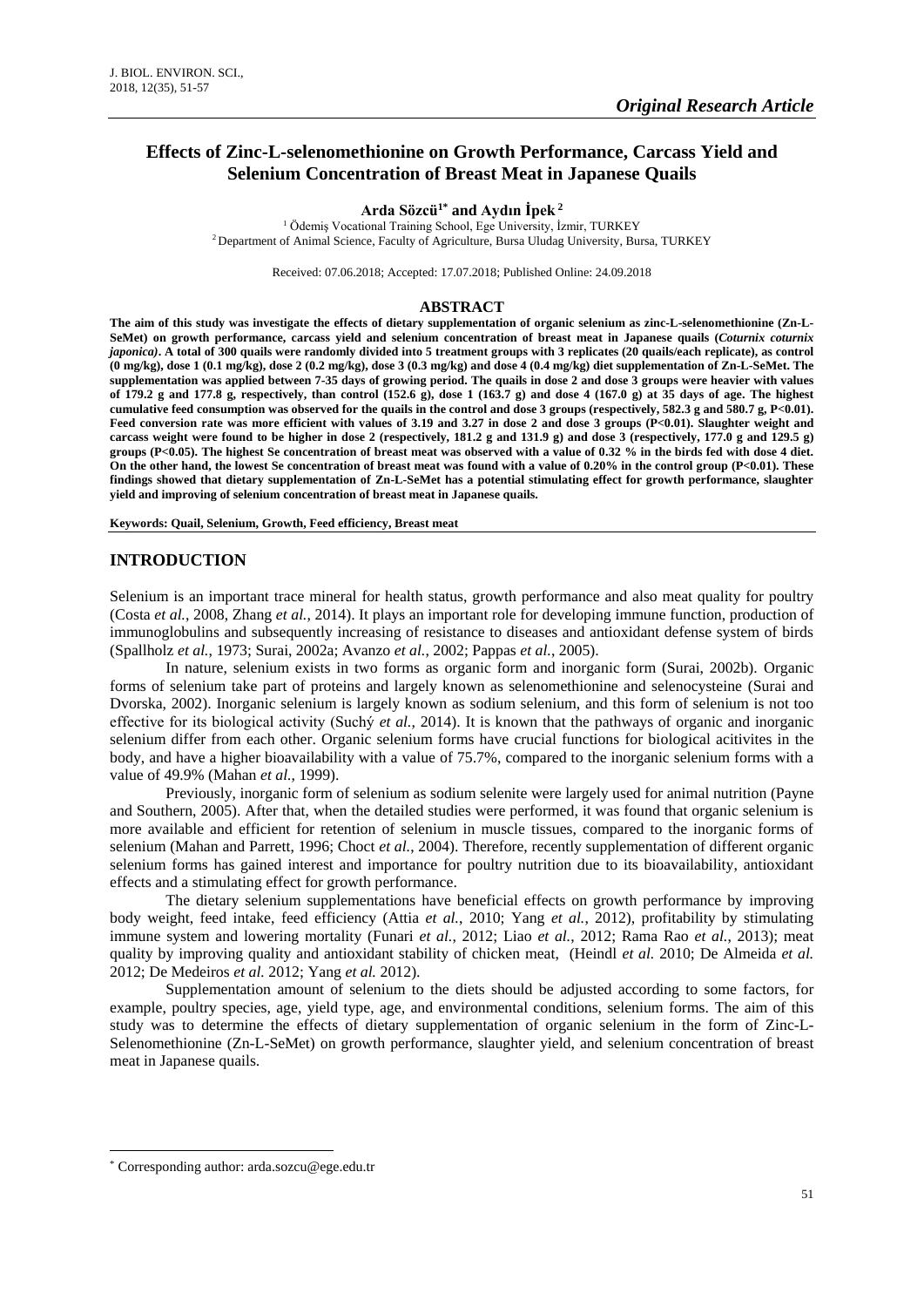## **MATERIALS AND METHODS**

The care and use of animals was in accordance with the laws and regulations of Turkey and approved by the ethics committee of Uludag University (License Number 2015–06/11).

A total of 300 one-day-old Japanese quails (*Coturnix coturnix japonica*) were weighed by a digital balance with  $\pm$  0.01 g precision and then each bird was coded by a wing number. At 7<sup>th</sup> day of growing period, the birds were randomly placed to 5 experimental groups with three replicates (20 quails/each replicate). The birds were kept in a folded cage system in which each sub cage unit had a floor size as 90 x 48 cm (for 20 birds). The experimental groups were consisted of control group (no supplementation of *zinc-L-selenomethionine*) and supplementation of Zn-L-SeMet (Availa®Se, Zinpro Corporation, Eden Prairie, MN, USA) with four levels (dose 1; 0.1 mg/kg of diet, dose 2; 0.2 mg/kg of diet, dose 3; 0.3 mg/kg of diet and dose 4; 0.4 mg/kg of diet). The Zn-L-SeMet was supplemented to the ration between 7-35 days of growing period.

A maize-soybean meal based diet was considered as control diet (23.0% CP and 12.8 MJ/kg of diet) recommended by NRC (1994). Other groups were fed with basal diet supplemented with four levels of Zn-L-SeMet*.* The composition and calculated nutritive value of the basal diet were given in Table 1. Water and feed were supplied *ad libitum* during experimental period*.*

**Table 1.** The ingredients, chemical compositionand analysed nutrient level of experimental diet.

| Ingredients, %                         | <b>Diet</b> |
|----------------------------------------|-------------|
| Maize                                  | 50.70       |
| Soybean meal (CP 48%)                  | 34.00       |
| Fish meal                              | 5.00        |
| Vegetable oil                          | 7.50        |
| Dicalcium phosphate                    | 1.33        |
| Sodium chloride                        | 0.11        |
| Limestone                              | 0.51        |
| Calsium carbonate                      | 0.10        |
| DL-methionine (98%)                    | 0.22        |
| L-Lysine-HCl (99%)                     | 0.10        |
| Premix <sup>1</sup>                    | 0.43        |
| Total                                  | 100         |
| <b>Calculated chemical composition</b> |             |
| ME, MJ/kg                              | 12.8        |
| <b>Analysed nutrient level</b>         |             |
| Dry matter                             | 93.5        |
| CP                                     | 23.00       |
| Ether extract                          | 71.5        |
| Crude fibre                            | 88.7        |
| Crude ash                              | 65.1        |
| Nitrogen free extract                  | 544.7       |

<sup>1</sup> Vitamin and mineral premix provided per kg of diet: vitamin A 4000000 IU; vitamin D<sub>3</sub> 800000 IU; vitamin E 8000 mg; vitamin K<sub>3</sub> 1200 mg; vitamin B<sub>1</sub> 800 mg; vitamin B<sub>2</sub> 2400 mg; vitamin B<sub>6</sub> 2000 mg; vitamin B<sub>12</sub> 6 mg; vitamin C 20000 mg; niacin 8000 mg; biotin 40 mg; folic acid 400 mg; choline chlorid 80000 mg; manganese 32000 mg; iron 24000 mg; zinc 24000 mg; copper 2000 mg; iodine 400 mg; cobalt 80 mg; selenium 60 mg

The environmental conditions were equally provided for all experimental groups. Under controlled environmental conditions, room temperature was 35°C at 1 day of age and decreased gradually by 2.5-3.0° C/week, and was then maintained at 25°C and 50–60% relative humidity until the end of the experiment. A lighting schedule (23 hours light and 1 hours dark) was applied according to the standard rearing guides.

Body weights of quails and feed consumption were determined by weekly cage unit basis weighing in periods of seven days (from day 1<sup>st</sup> to day 35<sup>th</sup>). Body weight gains and cumulative feed consumption were calculated weekly, and then feed conversion ratio was estimated by weekly body weight gain and feed consumption values. Mortality was recorded daily and mortality rate was calculated at the end of the experiment.

A total of 45 quails (9 quails per each experimental group) were randomly selected at  $35<sup>th</sup>$  day for slaughter. Before slaughter, feed was withdrawn for 12 hours. Birds were individually weighed to determine slaughter weight, and then were slaughtered. After the slaughter process, evisceration and chilling were performed and the carcass weight was determined by weighing of quail carcasses. The carcass yield was then calculated as a ratio between carcass weight and slaughter weight.

Breast meat samples (5 samples per each experimental group) were stored in plastic bags at a storage temperature of -18 ºC for further Se analysis. Se concentration of breast samples were analysed by using an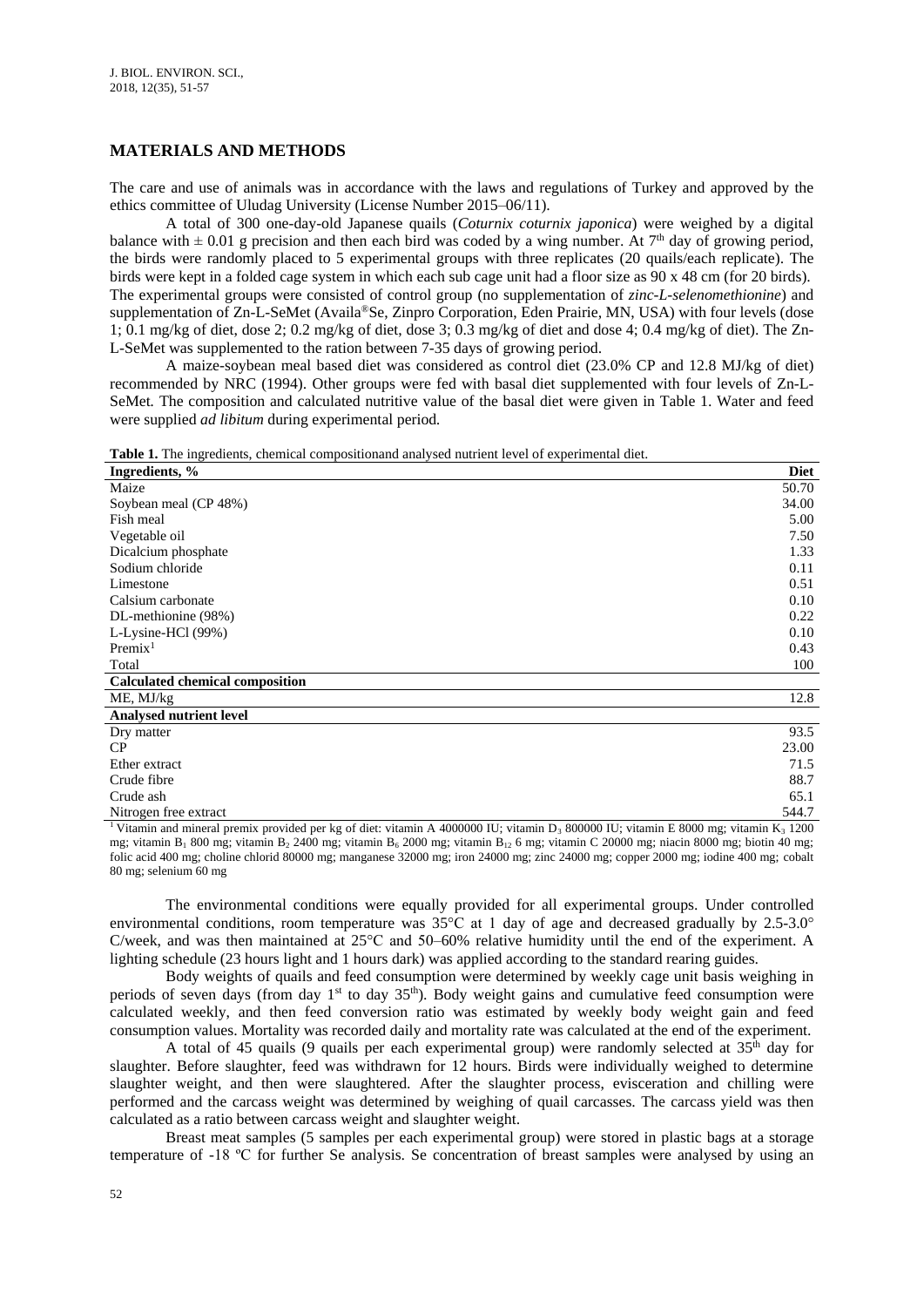inductively coupled plasma-mass spectrometry (ICP-MS) (Agilent 7500a Series Shield Torch System instrument; Agilent Technologies Inc., USA) and ASX 520 autosampler (CETAC, USA). Each breast sample was washed with distilled water. Breast samples were cut into small pieces then these samples were homogenized. The 0.5 g sample was weighed for analysis. The method parameters and instrument conditions for ICP-MS are given in Table 2.

**Table 2.** Method parameters and instrument conditions for ICP-MS.

| <b>ICP-MS</b>                 | <b>Settings</b>    |
|-------------------------------|--------------------|
| RF power                      | 1400 W             |
| <b>RF</b> Matching            | 1.68 V             |
| Sample Depth                  | $7.5 \text{ mm}$   |
| Torch -H                      | $-1$ mm            |
| $Torch - V$                   | $0 \text{ mm}$     |
| Carrier Gas                   | $1.16$ mm/min      |
| Nebulizer Pump:               | $0.1$ rps          |
| $S/C$ temp                    | $0^{\circ}C$       |
| <b>Acquisition Parameters</b> |                    |
| Mass Range                    | 7-205 amu          |
| Dwell Time                    | $0.1 \text{ sn}$   |
| <b>Acquistion Time</b>        | $22.76 \text{ sn}$ |

The data of growth performance, slaughter and carcass yield and selenium concentration of breast meat were analysed by one way ANOVA program of Statistical Analysis Software (version 9.1.3; SAS Institute Inc., Cary, NC) using Duncan's multiple range test (SAS, 2010). Analyses for percentage data were conducted after a square root of arc sine transformation of the data. Mortality data were analysed using chi-square. All results were presented as mean  $\pm$  SD at significant P  $\leq$  0.05.

### **RESULTS AND DISCUSSION**

The effects of dietary Zn-L-SeMet supplementation on body weight of quails are given on Table 3. The body weight on days 1, 7 and 21 was similar among the experimental groups (P>0.05). Birds fed with dose 4 diet were found to be heavier compared the other groups on day 14 of growing period (54.5 g,  $P \le 0.05$ ). At 28 and 35 days of age, body weight of birds fed with dose 2 and dose 3 diets were found to be higher when compared to control, dose 1 and dose 4 groups (P<0.01). The birds in dose 2 and dose 3 groups were heavier with values of 179.2 g and 177.8 g, respectively, than control (152.6 g), dose 1 (163.7 g) and dose 4 (167.0 g) at the end of the growing period.

**Table 3.** The effects of dietary Zn-L-SeMet supplementation on body weight in Japanese quails.

|        |                   |                         |                              | Experimental groups          |                              |         |
|--------|-------------------|-------------------------|------------------------------|------------------------------|------------------------------|---------|
| Days   | Control           | Dose 1                  | Dose 2                       | Dose 3                       | Dose 4                       | P-Value |
| Day 1  | $10.3 \pm 0.1$    | $10.3 \pm 0.2$          | $10.2 \pm 0.2$               | $10.4 \pm 0.2$               | $10.3 \pm 0.2$               | NS      |
| Day 7  | $29.1 \pm 0.5$    | $28.8 \pm 0.8$          | $29.0 \pm 0.7$               | $29.0 \pm 0.7$               | $28.8 \pm 0.7$               | NS.     |
| Day 14 | $48.9 \pm 1.0$ c  | $51.3 \pm 1.4^{\circ}$  | $52.3 \pm 1.4^{\circ}$       | $49.5 \pm 1.1$ c             | $54.5 \pm 1.1$ <sup>a</sup>  | $\ast$  |
| Day 21 | $77.1 \pm 1.5$    | $78.0 \pm 2.0$          | $78.6 \pm 1.5$               | $77.5 \pm 1.2$               | $77.8 \pm 1.6$               | NS.     |
| Day 28 | $104.5 \pm 1.6$ c | $109.3 \pm 2.1$ b       | $118.8 \pm 1.9^{\text{a}}$   | $118.0 \pm 1.8$ <sup>a</sup> | $108.2 \pm 1.8$ <sup>b</sup> | $***$   |
| Day 35 | $152.6 \pm 5.5$ ° | $163.7 \pm 5.0^{\circ}$ | $179.2 \pm 4.2$ <sup>a</sup> | $177.8 \pm 5.2$ <sup>a</sup> | $167.0 \pm 4.5$ <sup>b</sup> | $***$   |
|        |                   |                         |                              |                              |                              |         |

a-c Means within a row with different letter are significantly different.

\*P<0.05, \*\*P<0.01, NS: not significant.

Dose 1; 0.1 Zn-L-SeMet mg/kg of diet, dose 2; 0.2 Zn-L-SeMet mg/kg of diet, dose 3; 0.3 Zn-L-SeMet mg/kg of diet and dose 4; 0.4 Zn-L-SeMet mg/kg of diet

The effects of dietary Zn-L-SeMet supplementation on body weight gain of quails are presented on Table 4. The body weight gain was only found to be significantly between 22-28 days and 29-35 days of growing period (P<0.05). A higher body weight gain between 22-28 days was observed in birds fed with dose 2 and dose 3 diets, whereas it was higher between 29-35 days of growing period for the birds in dose 2, dose 3 and dose 4 groups (respectively,  $60.5$  g,  $59.8$  g and  $58.8$  g).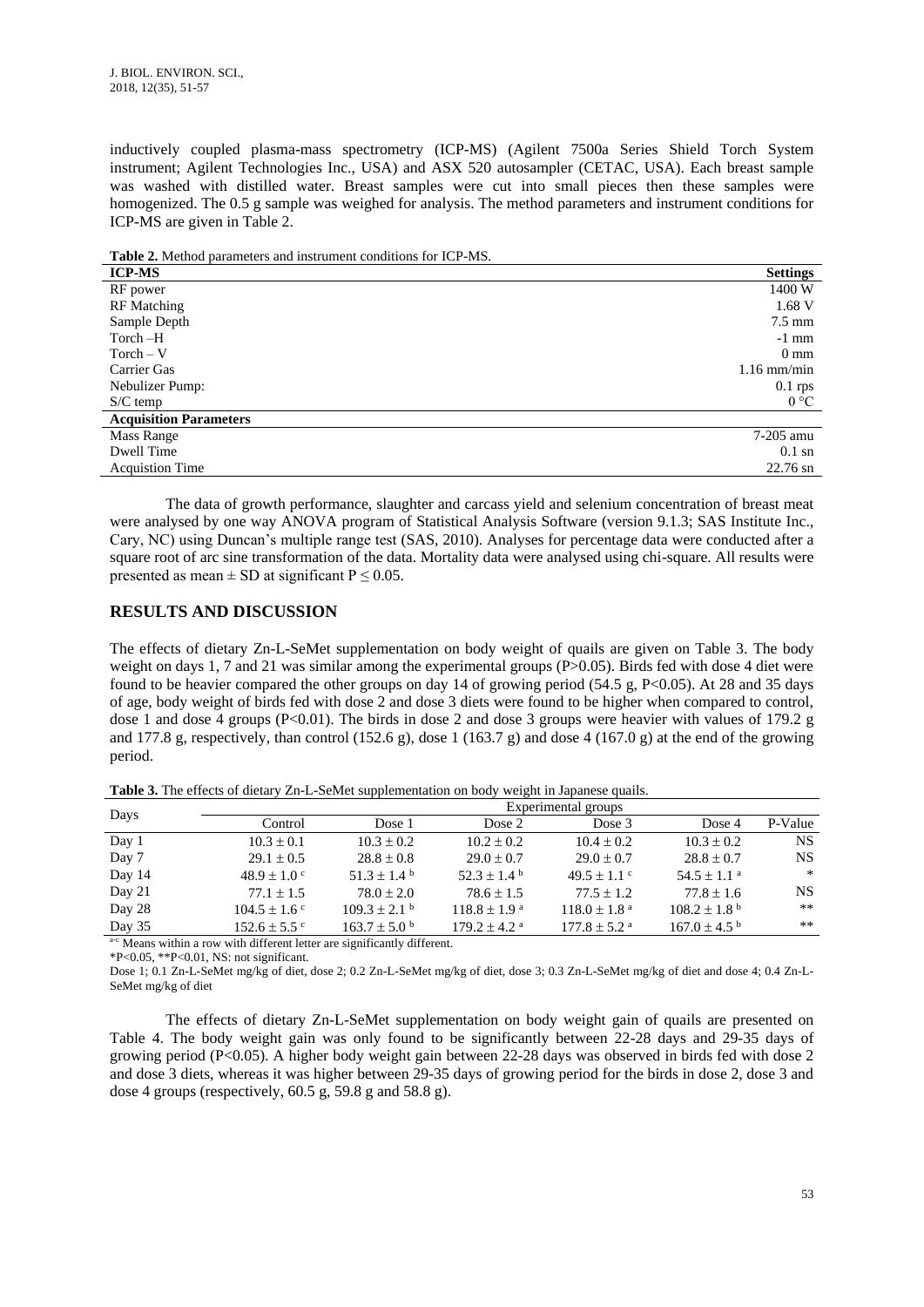| Periods                        | Experimental groups       |                           |                           |                             |                             |           |
|--------------------------------|---------------------------|---------------------------|---------------------------|-----------------------------|-----------------------------|-----------|
|                                | Control                   | Dose 1                    | Dose 2                    | Dose 3                      | Dose 4                      | P-Value   |
| $1-7d$                         | $18.8 \pm 0.9$            | $18.6 \pm 1.0$            | $18.8 \pm 0.9$            | $18.7 \pm 0.9$              | $18.5 \pm 0.9$              | NS.       |
| 8-14 d                         | $19.8 \pm 1.5$            | $22.5 \pm 1.7$            | $23.3 \pm 1.8$            | $20.4 + 1.7$                | $25.7 \pm 1.8$              | <b>NS</b> |
| $15-21d$                       | $28.2 + 2.1$              | $26.7 \pm 1.8$            | $26.3 \pm 1.9$            | $28.1 \pm 2.0$              | $23.4 \pm 2.0$              | NS.       |
| $22-28d$                       | $27.4 \pm 2.0$ bc         | $31.3 + 2.1^{\mathrm{b}}$ | $40.2 + 2.1$ <sup>a</sup> | $40.4 + 2.0$ <sup>a</sup>   | $30.4 + 2.3^{b}$            | $\ast$    |
| $29-35d$<br>$\sim$ $\sim$<br>. | $48.0 + 2.8$ <sup>b</sup> | $54.3 + 2.4$ ab           | $60.5 + 3.5$ <sup>a</sup> | $59.8 \pm 3.9$ <sup>a</sup> | $58.8 \pm 4.1$ <sup>a</sup> | $\ast$    |

**Table 4.** The effects of dietary Zn-L-SeMet supplementation on body weight gain in Japanese quails.

a-c Means within a row with different letter are significantly different.

\*P<0.05, \*\*P<0.01, NS: not significant

Dose 1; 0.1 Zn-L-SeMet mg/kg of diet, dose 2; 0.2 Zn-L-SeMet mg/kg of diet, dose 3; 0.3 Zn-L-SeMet mg/kg of diet and dose 4; 0.4 Zn-L-SeMet mg/kg of diet

Results showed that the supplementation of Zn-L-SeMet improved the growth performance in the quails, by stimulating of body weight gain during growing period. The increment of body weight was affected by supplementation amount of Zn-L-SeMet in the study. These results are consistent with Payne and Southern (2005), Mansoub *et al.* (2010), Zancanela *et al.* (2017) who concluded that supplementation of Se caused an improvement for growing performance of broilers compared to the control group. This stimulating effect could be attributed to improvement of antioxidant defense due to increased levels of Se levels in the diets (Łukaszewicz *et al.*, 2011).

In another study performed by Funari *et al.* (2010), it was stated that broilers treated with 0.45 mg Se/kg of feed (both organic and inorganic form of Se) resulted with a higher body weight and body weight gain, compared to other birds treated with 0.15 mg Se/kg of feed during growing period (between 1-42 days). Contrarily, Yoon *et al.* (2007) stated that supplementation of selenium in different forms (selenium with different yeast types) did not affect the growth performance of broilers during the growing period.

The effects of dietary Zn-L-SeMet supplementation on the cumulative feed intake, feed conversion rate and mortality were shown on Table 5. The highest cumulative feed consumption was observed for the birds in the control and dose 3 groups (respectively, 582.3 g and 580.7 g, P<0.01). Feed conversion rate was more efficient with values of 3.19 and 3.27 in dose 2 and dose 3 groups  $(P<0.01)$ . The total mortality (1-35 days) was similar among the experimental groups (Chi-square  $= 9.327$ ; P $> 0.05$ ).

**Table 5.** The effects of dietary Zn-L-SeMet supplenmentation on cumulative feed consumption, feed conversion ratio and mortality in Japanese quails.

| Traits       |                              | Experimental groups     |                     |                              |                              |         |  |
|--------------|------------------------------|-------------------------|---------------------|------------------------------|------------------------------|---------|--|
|              | Control                      | Dose 1                  | Dose 2              | Dose 3                       | Dose 4                       | P-Value |  |
| CFC, g       | 582.3 ± 9.8 $^{\rm a}$       | 555.6 $\pm$ 10.4 °      | $572.3 \pm 10.0$ ab | 580.7 $\pm$ 8.3 <sup>a</sup> | $568.0 \pm 9.4$ <sup>b</sup> | $***$   |  |
| <b>FCR</b>   | $3.82 \pm 0.17$ <sup>a</sup> | $3.40 \pm 0.12$ b       | $3.19 \pm 0.15$ c   | $3.27 \pm 0.18$ c            | $3.40 \pm 0.21$ b            | **      |  |
| Mortality, % | 10(6/60)                     | 1.66(1/60)              | 0(0/60)             | 3.33(2/60)                   | 6.66(4/60)                   | NS      |  |
|              |                              | Chi-square value: 9.327 |                     |                              |                              |         |  |

a-c Means within a row with different letter are significantly different.

\*P<0.05, \*\*P<0.01, NS: not significant

Dose 1; 0.1 Zn-L-SeMet mg/kg of diet, dose 2; 0.2 Zn-L-SeMet mg/kg of diet, dose 3; 0.3 Zn-L-SeMet mg/kg of diet and dose 4; 0.4 Zn-L-SeMet mg/kg of diet

CFC: Cumulative feed consumption

FCR: Feed conversion rate

Results showed that supplementation of Zn-L-SeMet caused an improvement for cumulative feed consumption and feed conversion rate. This effect was clearly observed in dose 2 and dose 3 groups. Similar results are also reported by Wang and Xu (2008) and Naylor *et al.* (2009) for these parameters. It is known that the selenium has function as an antioxidant and also takes part in some important enzymes, for examples thioredoxin reductase and glutathione peroxidase. These enzymes have crucial importance for the pancreatic activities (Combs and Combs, 1986), especially for secretion of the digestive enzymes (Lagana *et al.*, 2007). A special stimulating effect for digestive enzymes by selenium supplementation could be resulted with increment of nutrient digestibility and subsequently improvement of feed efficiency. Similar results were also reported by Zancanela *et al.* (2017) who found more efficient feed conversion rate when the broilers fed with 0.29 mg Se/kg of feed. In contrast to our findings, Selle *et al.* (2013) found any significant effect of 0.3 mg/kg selenomethioine suplementation for feed conversion rate for broilers. Similarly, Ryu *et al.* (2005) reported that body weight and feed efficiency were not affected by dietary selenium levels. In the study, a higher mortality rate was numerically observed in the control group compared other group with Se supplementation. This could be related with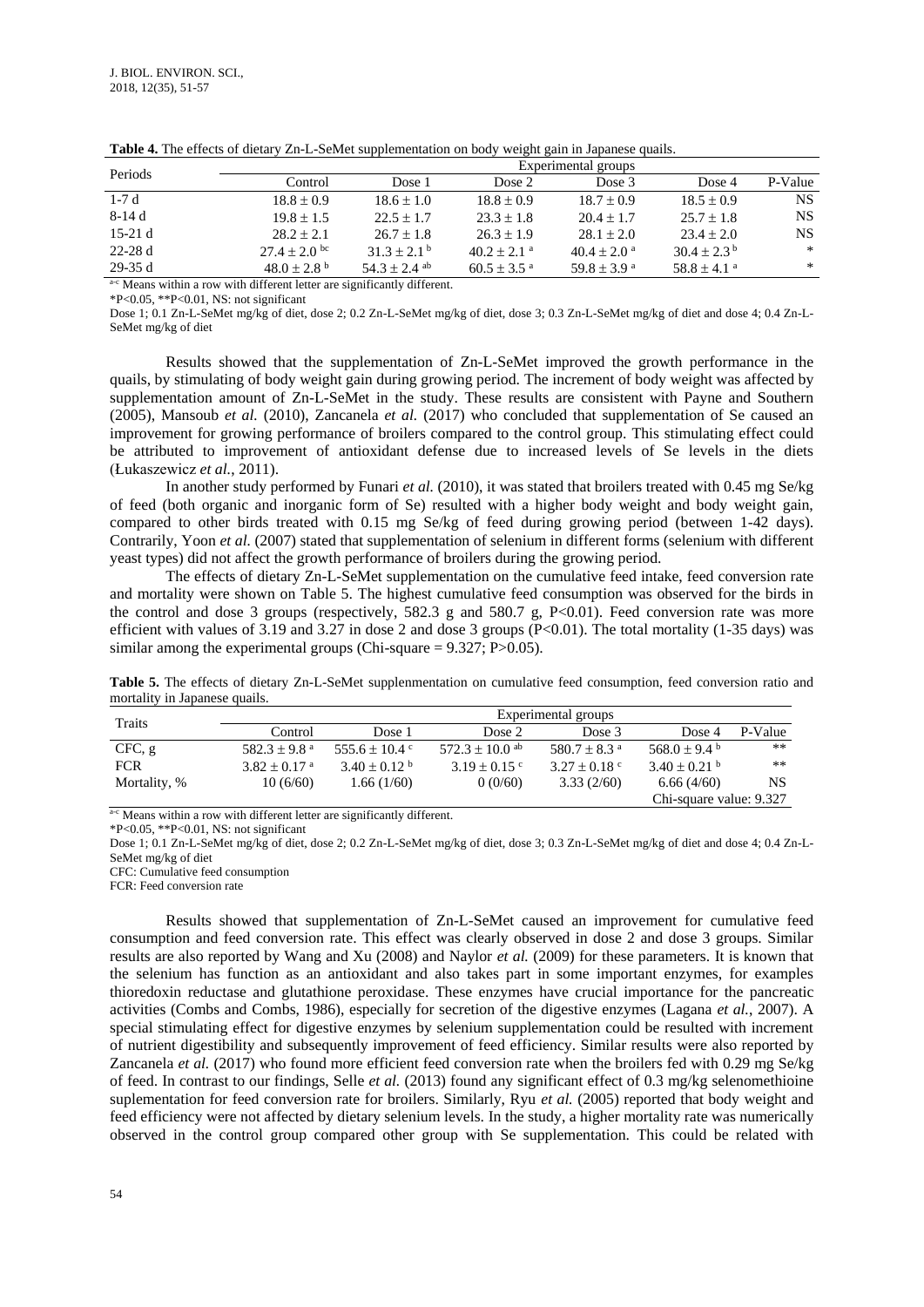stimulating effect for immune system and antioxidant capacity of cells by Se supplementation (Jokic *et al.*, 2009).

The effects of dietary Zn-L-SeMet supplementation on slaughter and carcass yield were given on Table 6. Slaughter weight and carcass weight were found to be higher in dose 2 (respectively, 181.2 g and 131.9 g) and dose 3 (respectively, 177.0 g and 129.5 g) groups (P<0.05). However, carcass yield was similar at the end of the experiment (P>0.05). It changed within a range of 72.4-73.2% among the experiemental groups. These findings are consistent with other studies performed by Choct *et al.* (2004) and Mansoub *et al.* (2010) who concluded that supplementation of organic Se improved slaughter and carcass weight in broilers.

**Table 6.** The effects dietary Zn-L-SeMet supplementation on slaughter and carcass yield in Japanese quails.

| Traits                                                                               |                   |                              |                            | Experimental groups        |                              |         |
|--------------------------------------------------------------------------------------|-------------------|------------------------------|----------------------------|----------------------------|------------------------------|---------|
|                                                                                      | Control           | Dose 1                       | Dose 2                     | Dose 3                     | Dose 4                       | P-Value |
| SW(g)                                                                                | $151.8 + 4.9$ c   | $164.3 + 4.7b$               | $181.2 + 4.0^{\circ}$      | $177.0 + 5.1$ <sup>a</sup> | $165.9 \pm 4.9^{\circ}$      | *       |
| CW(g)                                                                                | $110.0 \pm 5.3$ c | $120.0 \pm 3.6^{\mathrm{b}}$ | $131.9 + 5.7$ <sup>a</sup> | $129.5 + 4.9^{\circ}$      | $120.1 \pm 3.8$ <sup>b</sup> | $\ast$  |
| CY <sub>(%</sub> )                                                                   | $72.5 + 1.4$      | $73.0 + 1.2$                 | $72.8 + 1.6$               | $73.2 \pm 1.5$             | $72.4 \pm 1.3$               | NS.     |
| <sup>3-</sup> C Moone within a now with different latter are significantly different |                   |                              |                            |                            |                              |         |

Means within a row with different letter are significantly different.

\*P<0.05, \*\*P<0.01, NS: not significant

Dose 1; 0.1 Zn-L-SeMet mg/kg of diet, dose 2; 0.2 Zn-L-SeMet mg/kg of diet, dose 3; 0.3 Zn-L-SeMet mg/kg of diet and dose 4; 0.4 Zn-L-SeMet mg/kg of diet

SW: Slaughter weight

CW: Carcass weight

CY: Carcass yield

Selenium concentration of breast meat was shown on Figure 1. The highest Se concentration of breast meat was observed with a value of 0.32 % in the birds fed with dose 4 diet. On the other hand, the lowest Se concentration of breast meat was found with a value of 0.20% in the control group (P<0.01). This findings are supported by other studies indicated that when birds received Se supplementation to the basal diets, the Se retention of breast muscle showed an increment compared to the control group. Habibian *et al.* (2016) indicated that when broiler feeds supplemented with different levels of Se, the selenium concentration of breast meat showed an increment (0.176, 0.341 and 0.546  $\mu$ g/g wet tissue when broiler feeds supplemented with 0, 125 and 250 mg/kg Se, respevtively. In another study performed by Sevcikova *et al.* (2006), it was found that the selenium concentration breast meat of broilers increased from 0.521 mg/kg to 2.174 mg/kg when broilers received 0.3 mg/kg Se supplementation, compared to broilers fed with basal diet. Similar increment of breast Se concentration was also reported by Choct *et al.* (2004) and Payne and Southern (2005).



**Figure 1.** Se concentration of breast meat in Japanese quails. Dose 1; 0.1 Zn-L-SeMet mg/kg of diet, dose 2; 0.2 Zn-L-SeMet mg/kg of diet, dose 3; 0.3 Zn-L-SeMet mg/kg of diet and dose 4; 0.4 Zn-L-SeMet mg/kg of diet Each point represents mean  $\pm$  SEM a,b,c,d indicate significant differences at P < 0.01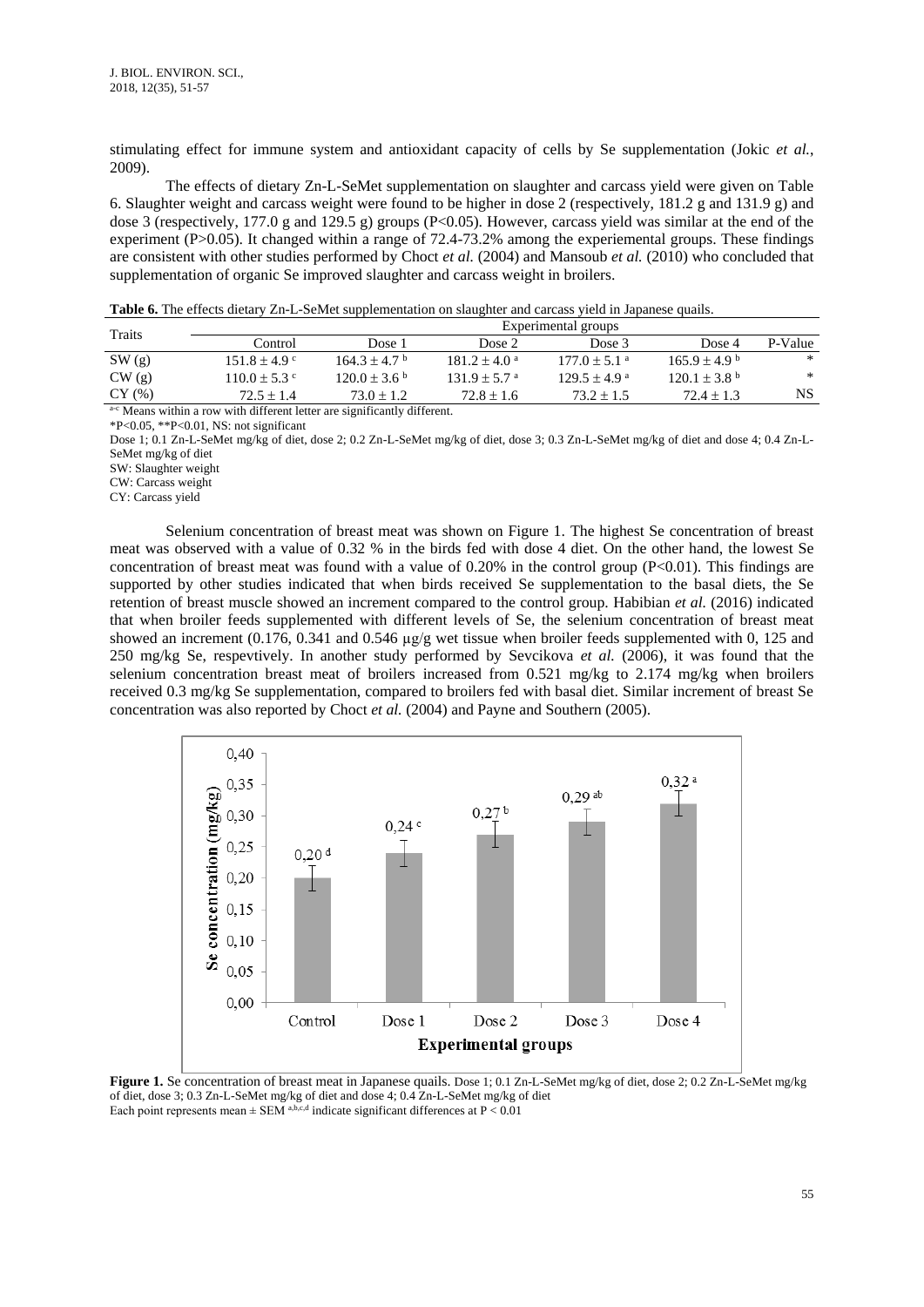### **CONCLUSIONS**

As a conclusion, the present results showed that supplementation of Zn-L-SeMet caused an improvement growth performance, slaughter yield and also Se concentration of breast muscle. But this improvement depends on the Se form and Se supplementation amount to the basal diet. Results showed that the effective dose of Zn-L-SeMet for Japanese quails is 0,2 and 0,3 mg Zn-L-SeMet/kg of basal diet for an optimum growth performance.

### **ACKNOWLEDGEMENTS**

This work was supported by the Research Fund of The University of Uludağ (Project Number: HDP-Z 2013/7).

### **REFERENCES**

- Attia YA, Abdalah AA, Zeweil HS, Bovera F, Tag El-Din AA, Araft MA (2010). Effect of inorganic or organic selenium supplementation on productive performance, egg quality and some physiological traits of dual-purpose breeding hens. Czech J. Anim. Sci. 55: 505- 519.
- Avanzo JL, Junior XM, Cesar CM (2002). Role of antioxidant systems in induced nutritional pancreatic atrophy in chicken. Comp. Biochem. Physiol. B Biochem. Mol. Biol. 131: 815-823.
- Choct M, Naylor AJ, Reinke N (2004). Selenium supplementation affects broiler growth performance, meat yield and feather coverage. Br. Poult. Sci. 45: 677-683.
- Combs GF, Combs SB (1986). The role of selenium in nutrition. London: Academic Press.
- Costa FG, Nobre PIS, Silva LPG (2008). The use of prebiotic and organic minerals in rations for japanese laying quail. Int. J. Poult. Sci. 7: 339-343.
- De Almeida JN, Dos Santos GR, Beteto FM, De Medeiros LG, Oba A, Shimokomaki M, Soares AL (2012). Dietary supplementation of chelated selenium and broiler chicken meat quality. Semin. Cienc. Agrar. 33(2): 3117–3122.
- De Medeiros LG, Oba A, Shimokomaki M, Pinheiro JW, Da Silva CA, Soares AL, Pissinati A, De Almeida M (2012). Performance, broiler carcass and meat quality characteristics, supplemented with organic selenium. Semin. Cienc. Agrar. 33(2): 3361–3370.
- Funari Junior P, Albuquerque R, Alves FR, Murarolli VDA, Trindade Neto MA, Silva EM (2010). Diferentes fontes e níveis de selênio sobre o desempenho de frangos de corte. Braz. J. Vet. Res. An. Sci. 47: 380-384.
- Funari Jr P, de Albuquerque R, Murarolli VDA, Raspantini LER, Cardoso ALSP, Tessari ENC, Alves FR (2012). Different sources and levels of selenium on humoral immunity of broiler chickens. Cienc. Rural. 42: 154-159.
- Habibian M, Ghazi S, Moeini MM (2016). Effects of dietary selenium and vitamin E on growth performance, meat yield, and selenium content and lipid oxidation of breast meat of broilers reared under heat stress. Biol. Trace Elem. Res. 169(1): 142-152.
- Heindl J, Ledvinka Z, Englmaierova M, Zita L, Tumova E (2010). The effect of dietary selenium sources and levels on performance, selenium content in muscle and glutathione peroxidase activity in broiler chickens. Czech J. Anim. Sci. 55: 572-578.
- Jokic Z, Pavlovski Z, Mitrovic S, Dermanovic V (2009). The effect of different levels of organic selenium on broiler slaughter traits. Biotech. Anim. Husbandry. 25: 23-34.
- Laganá C, Ribeiro AML, Kessler AM, Kratz LR, Pinheiro CC (2007). Effect of the supplementation of vitamins and organic minerals on the performance of broilers under heat stress. Rev. Bras. Cienc. Avic. 9: 39-43.
- Liao X, Lu L, Li S, Liu S, Zhang L, Wang G, Li A, Luo X (2012). Effects of selenium source and level on growth performance, tissue selenium concentrations, antioxidation, and immune functions of heat-stressed broilers. Biol. Trace Elem. Res. 150: 158-165.
- Łukaszewicz E, Kowalczyk A, Jerysz A (2011). The effect of sex and feed supplementation with organic selenium and vitamin E on the growth rate and zoometrical body measurements of oat-fattened White Kołuda® geese. Turk. J. Vet. Anim. Sci. 35(6): 435-442.
- Mahan DC, Parrett NA (1996). Evaluating the efficacy of Se-enriched yeast and sodium selenite on tissue Se retention and serum GSH-Px activity in grower and finisher swine. J. Anim. Sci. 74: 2967-2974.
- Mahan DC, Cline TR, Richert B. (1999). Effect of dietary levels of selenium-enriched yeast and sodium selenite, serum glutathione activity, carcass characteristics and loin duality. J. Anim. Sci. 77: 2172-2179.
- Mansoub NH, Chekani-Azar S, Mizban S, Hamadini M, Ahadi F, Lotfi A (2010). Influence of replacing inorganic by organic selenium source in ration on performance and carcass characteristics of male broilers. Glob. Vet. 4(4): 317-321.
- Naylor AJ, Ravindran V, Ravindran G, Thomas DV, Kocher A, Sacranie A (2009). Selenium form and function: impact of sel-plex® on broiler efficiency and meat quality. In: Proceedings of the 20th Annual Australian Poultry Science Symposium, Sydney, pp. 70- 72.
- National Research Council (1994). Nutrient Requirements of Poultry. 9th rev. ed. National Academic Press, Washington, DC.
- Pappas AP, Mcdevitt RM, Surai PF, Acamovic T, Sparks NHC (2005). The effect of supplementing broiler breeder diets with selenium and polyunsaturated fatty acids on egg quality during storage. Poult. Sci. 84: 865-874.

Payne RL, Southern LL (2005). Comparison of inorganic and organic selenium sources for broilers. Poult. Sci. 84: 898-902.

- Rama Rao SV, Prakash B, Raju MVLN, Panda AK, Poonam S, Murthy OK (2013). Effect of supplementing organic selenium on performance, carcass traits, oxidative parameters and immune responses in commercial broiler chickens. Asian-Australas. J. Anim. Sci. 26: 247-252.
- Ryu YC, Rhee MS, Lee KM, Kim BC. (2005). Effects of different levels of dietary supplemental selenium on performance, lipid oxidation, and color stability of broiler chicks. Poult. Sci. 84: 809-815.
- Selle PH, Celi P, Cowieson A (2013). Effects of organic selenium supplementation on growth performance, nutrient utilisation and selenium tissue concentrations in broiler chickens. In: Proceedings of the 24th Australian Poultry Science Symposium. Sydney, pp. 72-75.

Sevcikova S, Skrivan M, Dlouha G, Koucky M (2006). The effect of selenium source on the performance and meat quality of broiler chickens. Czech J. Anim. Sci. 51: 449-457.

- Spallholz JE, Martin JL, Gerlach ML, Heinzerling RH (1973). Enhanced immunoglobulin M and immunoglobulin G antibody titers in mice fed selenium. Infect. Immun. 8: 841-842.
- Suchý P, Strakova E, Herzig I (2014). Selenium in poultry nutrition: a review. Czech J. Anim. Sci. 59(11): 495-503.